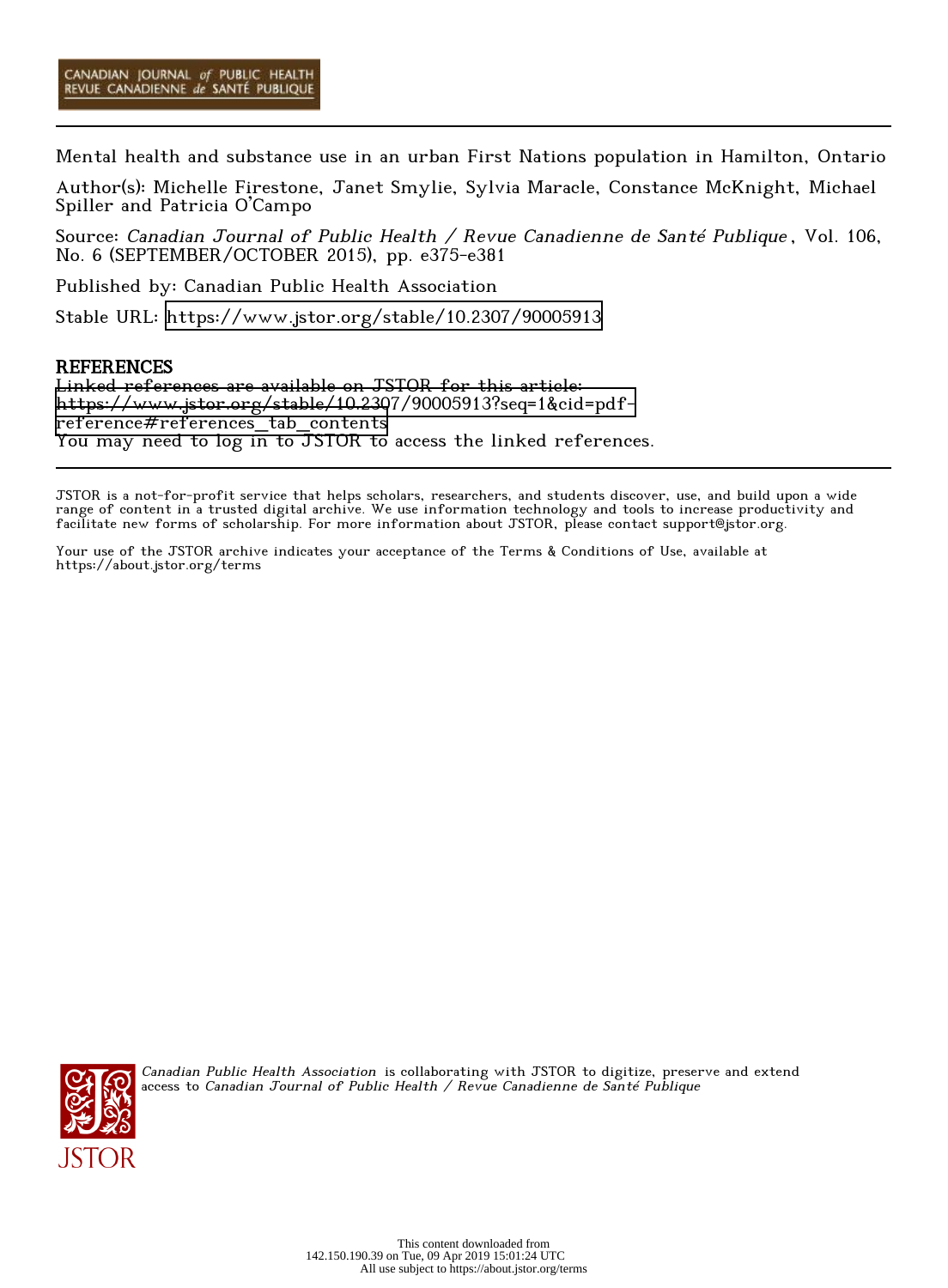# Mental health and substance use in an urban First Nations population in Hamilton, Ontario

Michelle Firestone, PhD, $^1$  Janet Smylie, MD, $^{1,2}$  Sylvia Maracle, Hon. LL.D., $^3$  Constance McKnight, CAE, $^4$ Michael Spiller, PhD,<sup>4,5</sup> Patricia O'Campo, PhD<sup>6</sup>

## ABSTRACT

OBJECTIVES: Mental health and substance use have been identified as health priorities currently facing Indigenous peoples in Canada; however, accessible and culturally relevant population health data for this group are almost non-existent. The aim of the Our Health Counts study was to generate First Nations adult population health data in partnership with the De dwa da dehs ney>s Aboriginal Health Access Centre in Hamilton, Ontario.

METHODS: Analysis involved data gathered through respondent-driven sampling. Prevalence estimates and 95% confidence intervals were generated for diagnosis and treatment of a psychological disorder or mental illness, depression, anxiety, post-traumatic stress disorder (PTSD) and suicide, alcohol and substance use, and access to emotional support.

RESULTS: Of the 554 First Nations adults who participated in the Our Health Counts study in Hamilton, 42% had been told by a health care worker that they had a psychological and/or mental health disorder. High rates of depression (39%) and PTSD (34%), as well as suicide ideation (41%) and attempts (51%) were reported. Half of the sample reported marijuana use in the previous 12 months, and 19% reported the use of cocaine and opiates.

CONCLUSION: First Nations adults living in Hamilton experience a disproportionate burden of mental health and addictions. By working in partnership with urban Aboriginal organizations, it is possible to produce policy- and service-relevant data and address the current deficiency in appropriate mental health and substance use services for urban Aboriginal people.

KEY WORDS: Canada; urban Aboriginal health; First Nations; community-based research; respondent driven sampling; mental health; substance use

La traduction du résumé se trouve à la fin de l'article. Can J Public Health 2015;106(6):e375–e381

doi: [10.17269/CJPH.106.4923](http://dx.doi.org/10.17269/CJPH.106.4923)

In Canada, cycles of family disruption, abuse, colonization, dislocation from traditional lands and outlawing of spiritual practices among Aboriginal<sup>\*</sup> peoples have led to many health and social inequities.<sup>1,2</sup> Rates of n Canada, cycles of family disruption, abuse, colonization, dislocation from traditional lands and outlawing of spiritual practices among Aboriginal\* peoples have led to many substance abuse are significantly higher in many Aboriginal communities than in the general population. $2-4$  Aboriginal communities and their governing organizations have identified mental health and substance use as health priorities currently facing Aboriginal peoples in Canada. Currently, however, accessible and culturally relevant population health data for urban Aboriginal populations are limited. This near absence of health assessment data is of concern, given the size and growth of the Aboriginal population in Canada and known health and social disparities.<sup>2,3,5,6</sup> The aim of this study was to respond to urban First Nations health information gaps in order to generate population-based measures of key mental health and substance use conditions for First Nations people living in Hamilton.

Prevalence rates of specific psychiatric disorders, diagnosed using culturally validated measures among Aboriginal people, are limited. Existing prevalence data are generally unadjusted

and based on service utilization or clinic records, and this produces underestimates, as many Aboriginal people do not use mainstream services.<sup>7,8</sup> In addition, there are cultural and historical differences across Indigenous populations as well as methodological challenges associated with measuring and diagnosing these illnesses.<sup>9</sup>

These gaps were partially addressed by the development of the First Nations and Inuit Regional Longitudinal Health Survey (RHS), a national, population-based sample administered and governed by the Aboriginal community, which has generated

## Author Affiliations

- 1. Well Living House Action Research Centre for Indigenous Infant Child and Family Health and Wellbeing, Centre for Research on Inner City Health, Keenan Research Centre in the Li Ka Shing Knowledge Institute of St. Michael's Hospital, Toronto, ON
- 2. Dalla Lana School of Public Health, University of Toronto, Toronto, ON
- 3. Ontario Federation of Indigenous Friendship Centres (OFIFC), Toronto, ON<br>4. De dwa da dehs ney>s Aboriginal Health Access Centre, Hamilton, ON
- 4. De dwa da dehs ney>s Aboriginal Health Access Centre, Hamilton, ON<br>5. Department of Sociology, Cornell University, Ithaca, NY USA
- 5. Department of Sociology, Cornell University, Ithaca, NY, USA
- 6. Centre for Research on Inner City Health, Keenan Research Centre in the Li Ka Shing

Conflict of Interest: None to declare.

© Canadian Public Health Association, 2015. All rights reserved. CANADIAN JOURNAL OF PUBLIC HEALTH . SEPTEMBER/OCTOBER 2015 e375

<sup>\*</sup> "Aboriginal peoples" is a collective name for all the original peoples of Canada and their descendants. The Constitution Act of 1982 specifies that the Aboriginal Peoples in Canada consist of three groups: Indians, Inuit and Métis. Globally, no universal definition of Indigenous peoples has been accepted. Most definitions of "Indigenous" will include reference to the relationships of Indigenous peoples to a collective kin group and a current or historic landbase.

Knowledge Institute of St. Michael's Hospital, Toronto, ON<br>Correspondence: Michelle Firestone, PhD, Centre for Inner City Health, St. Michael's Hospital, 30 Bond Street, Toronto, ON M5B 1W8, Tel: ☎416-864-6060, ext. 77437, E-mail: [firestonem@smh.ca](mailto:firestonem@smh.ca)

Funding: This project was funded by the Ontario Federation of Indigenous Friendship Centres (OFIFC), the Ministry of Health and Long-Term Care (MOHLTC) Aboriginal Health Transition Fund, and the Centre for Research on Inner City Health (CRICH) at St. Michael's Hospital. J. Smylie was supported by a Canadian Institutes of Health Research New Investigator in Knowledge Translation award during the course of the project.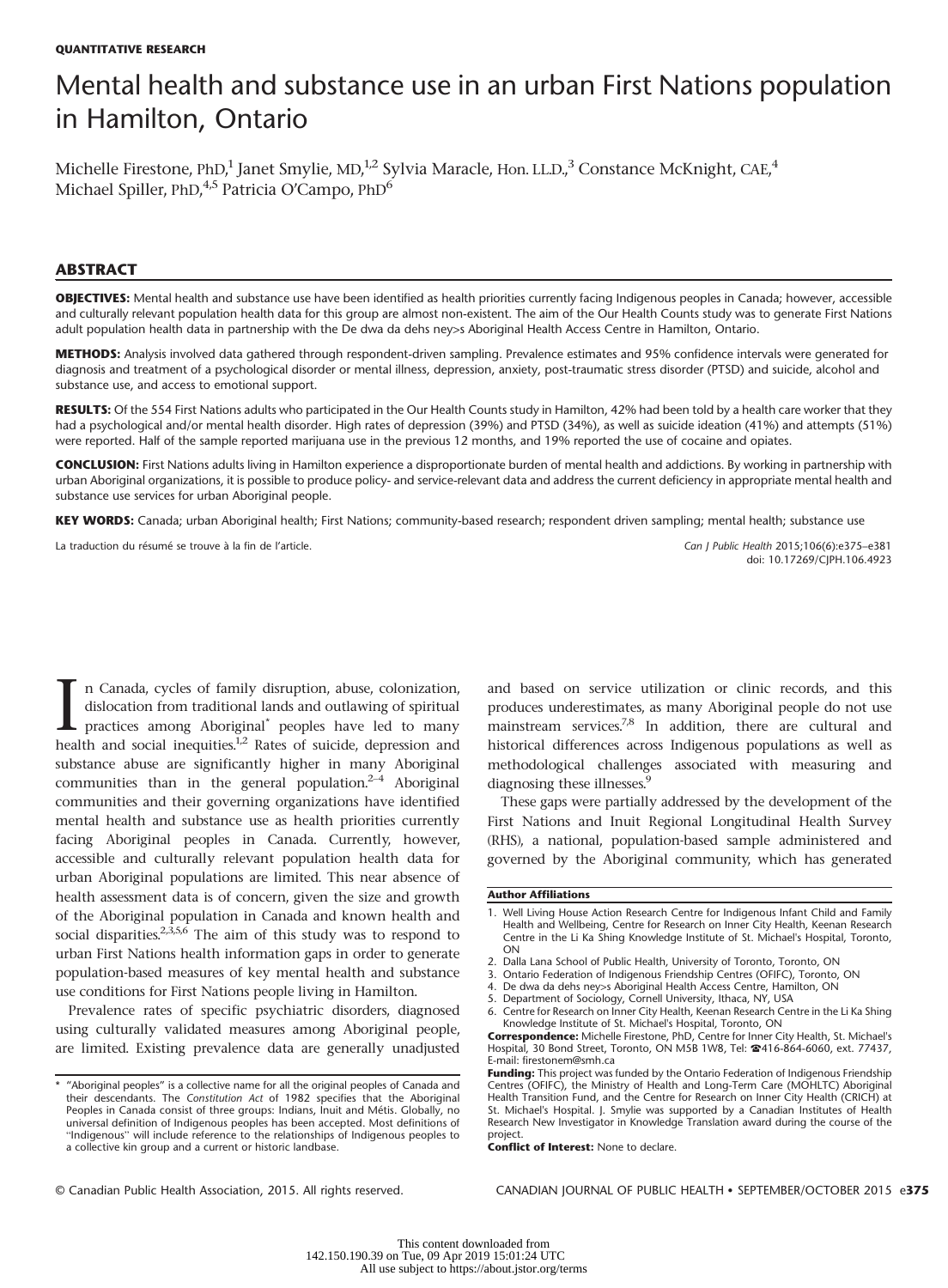#### MENTAL HEALTH IN URBAN FIRST NATIONS

high-quality and culturally grounded evidence for on-reserve populations.<sup>10</sup> Results from the 2002 RHS indicated that 30.1% of respondents had experienced a time when they felt sad, blue or depressed for two weeks or more in a row, 30.9% reported having suicidal thoughts over their lifetime, and 15.8% reported having attempted suicide at least once in their lifetime.<sup>11</sup> In comparison, the Canadian Community Health Survey (CCHS), although it does include off-reserve Aboriginal populations in Canada, has a higher response bias and is not administered by the community. Results from the 2000/2001 CCHS showed that 13.2% of the off-reserve Aboriginal population had experienced a major depressive episode in the previous year.<sup>12</sup> CCHS data from Hamilton revealed that 26% of residents reported being limited by a physical or mental health condition.<sup>13</sup>

Although there are variations across communities. $14,15$  rates of suicide among certain First Nations and Inuit communities in Canada are high.<sup>16</sup> Again, these data must be interpreted with caution as there are two potentially significant sources of error that must be considered: first, that suicide deaths are often under-reported and classified as accidental deaths and, second, that accurate data on whether a person is "Native" or "Non-Native" as self-defined or defined by the census are difficult to collect.17 Elevated rates of suicide and self-harm in Aboriginal populations in Canada and globally have been linked to the damaging impacts of colonization, including deculturation, intergenerational trauma and the cumulative effects of racism, discrimination and the social, economic and political exclusion experienced by Aboriginal communities.<sup>14,18</sup>

Related to the lack of available and representative data is a need for more community-centric research and data systems that build on the strengths and priorities of Aboriginal communities, as well as a need for core involvement of Aboriginal people in the planning and implementation of services and programs.<sup>19</sup> The current mental illness service delivery model has strong psychiatric and biomedical traditions and focuses largely on individualized interventions as opposed to a more wholistic, Aboriginal model of wellness that involves the physical, emotional, spiritual and mental aspects of a person who is always in connection with his or her community, family and the natural environment.<sup>20,21</sup>

Given the almost non-existent population-based data for urban Aboriginal people in Canada, the main objective of the Our Health Counts (OHC) project was to work in partnership with Aboriginal stakeholders to generate a culturally relevant, representative baseline set of health data for three urban Aboriginal communities in Ontario, Canada. Respondent driven sampling (RDS) was selected as the recruitment method for a number of reasons: it builds on the existing strength of social networks, $22$ and it allows for the generation of unbiased estimates of a population's composition by adjusting for different probabilities of being sampled and by use of a structured recruitment frame and a dual incentive process. $23,24$  The results presented here pertain specifically to the urban adult First Nations population in Hamilton, where the organizational project lead was the Ontario Federation of Indian Friendship Centres (OFIFC) and the community partner was De dwa da dehs ney>s Aboriginal Health Access Centre (DAHC).

### **METHODS**

#### Community-based participatory research

This study upheld current ethical and scientific standards in indigenous health research. $25-28$  Data sharing and research agreements were established between the academic research team, OFIFC and DAHAC. In addition, a Governing Council, comprising representatives from the core urban Aboriginal provincial organizations, was established to oversee all stages of the research process. All members of the Hamilton study team were from the Aboriginal community, living in the general vicinity of the city of Hamilton. Community-based processes for the OHC project are more fully described elsewhere.<sup>29,30</sup> Formal ethics approval was provided by the Research Ethics Board of St. Michael's Hospital in Toronto.

## Study site

The City of Hamilton is located in southern Ontario on what was traditionally Haudenosaunee (Iroquoian) territory and is near two First Nations reserves: Six Nations of the Grand River and Mississaugas of the New Credit. According to the census, in 2006 the total Aboriginal population in Hamilton was 13,735 people, accounting for  $2.8\%$  of the total population of the city.<sup>31</sup> The OFIFC identified the city of Hamilton as a promising community site on the basis of its significant Aboriginal population and strong infrastructure of Aboriginal community services.

### Recruitment

The RDS process was initiated through the purposive selection of individuals, also called "seeds", to begin recruitment. Inclusion criteria for participation in the study were age of 18 years or older, residence within the geographic boundaries of the City of Hamilton and self-identity as First Nations. With the help of community partners nine seeds were chosen, and they agreed to participate. In order for seeds to reflect a diverse demographic perspective of First Nations people living in Hamilton, factors such as sex, age, family size and occupations were considered in their selection.

Study participants, including seeds, provided written informed consent and then completed a health assessment survey, after which they received three to five coded coupons to refer a member of their social network into the study. Following the holiday closure of DAHC, the number of distributed coupons per recruit was increased from three to five in order to increase the rate of recruitment. Participants received a monetary reimbursement for their time and participation, which consisted of \$20 for completion of the survey and an additional \$10 for every eligible person recruited into the study. Study recruitment and interviews took place in an Aboriginal community centre.

For sample size calculation, we assumed 95% confidence intervals (CI), survey item prevalence ranges from 10% to 75% and a design effect of 2.<sup>32</sup> On the basis of this formula, the OCH study aimed to recruit 500 First Nations adults and 250 children. The data presented here are for the adult sample only.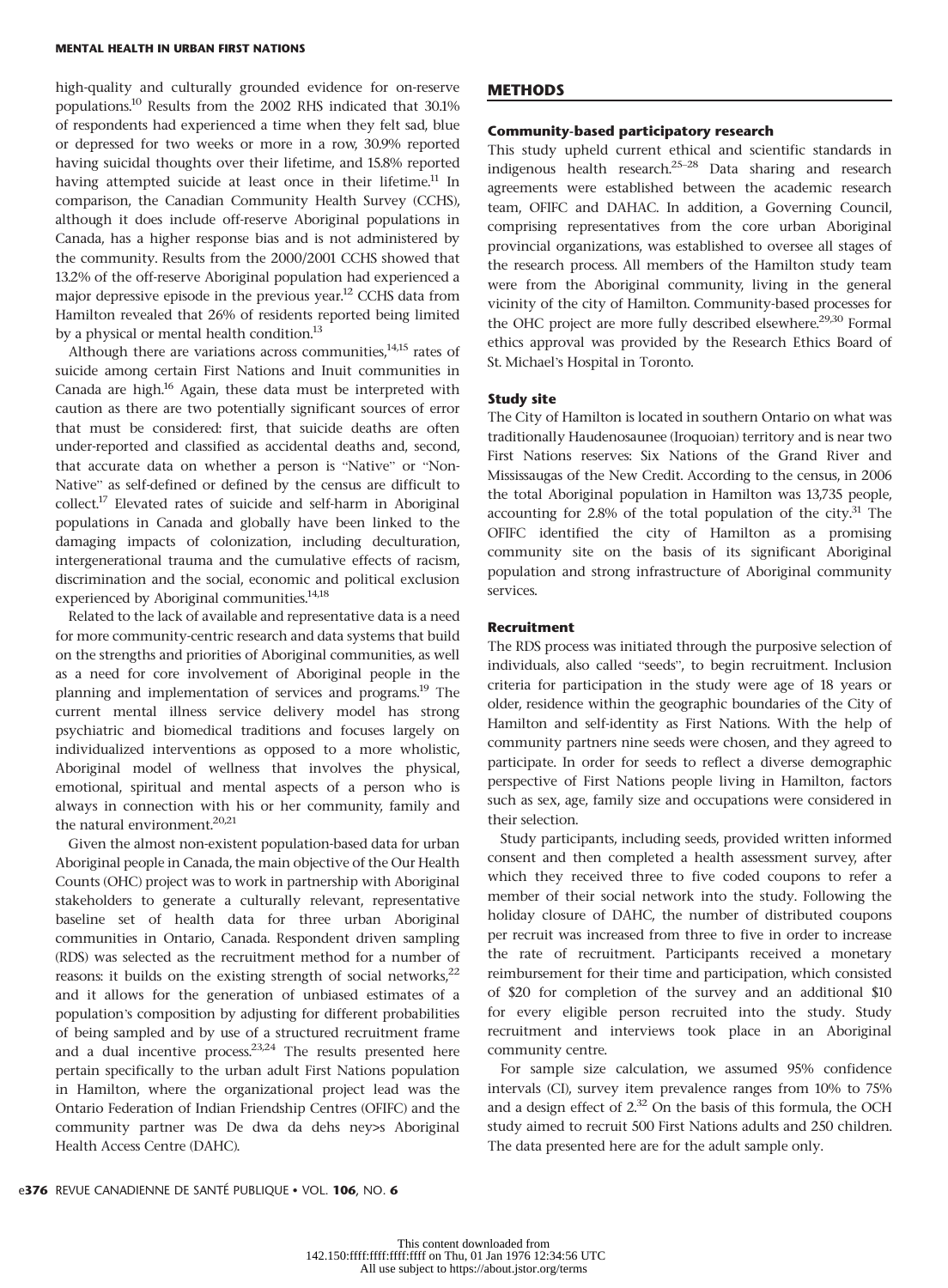#### Sources of data

Community concept mapping was implemented to develop a community-specific survey for First Nations in Hamilton.<sup>33</sup> Data were collected and compiled using SPSS Data Collection Author.<sup>34</sup>

We implemented the Kessler Psychological Distress Scale K-10 in order to measure depression and anxiety symptoms among study participants.<sup>35</sup> The K-10 has been used extensively in population-based studies and is well established as a reliable and valid tool in diverse contexts.<sup>35–37</sup> including American Indian communities.<sup>38</sup> Analyses of the sensitivity and specificity of the K-10 also support the use of this screening instrument to appropriately identify likely cases of anxiety and depression.35,37 As indicated by scholars in the field, $36$  an individual's total score can be broken down into four categories: low range (10–15), moderate range (16–21), high range (22–29) and very high range (30–50). Those individuals who fall into the high and very high range would likely receive a diagnosis of anxiety and/or depression.

In consultation with Aboriginal community partners, we selected the Primary Care PTSD Screen (PC-PTSD), a screening measure for post-traumatic stress disorder (PTSD) that has been empirically validated.<sup>39</sup> The PC-PTSD screening tool was designed to detect PTSD diagnoses in primary care settings by capturing meaningful, empirically derived symptom clusters using a 4-item, plain language scale.<sup>39</sup> Specifically, First Nations adults were asked if they had ever had any experience that was so frightening, horrible or upsetting that, in the previous month, they had had nightmares or thought about it when they did not want to; had tried hard not to think about it or went out of their way to avoid situations that reminded them of it; had been constantly on guard, watchful or easily startled; or had felt numb or detached from others, activities, or their surroundings. The literature suggests that the results of the PC-PTSD should be considered positive if a respondent answers "yes" to any three items; screening and positive cases should then be assessed with a structured interview for PTSD.<sup>39</sup>

Alcohol use and suicide measures administered for Our Health Counts were the same as those used in the both the Aboriginal Peoples Survey<sup>40</sup> and the RHS,<sup>41</sup>and had therefore been previously validated with Aboriginal populations. Additional substance use questions were modified from the RHS. Specifically, self-reported rates of alcohol consumption and substance misuse in the previous 12 months were investigated, as well as lifetime injection drug use or needle sharing.

## Statistical analysis

RDS methods are used to carry out two tasks: to sample a population and to generate population estimates using methods of statistical inference. Population-based estimates and CIs were calculated using the RDS-I enhanced data smoothing estimator in the custom RDSAT software (version  $7.1$ ).<sup>42</sup> Where possible, data were stratified by sex (male and female) and age (18–34 years; 35–49 years; and 50+); statistically significant differences with non-overlapping CIs are reported. The RDS methodology anticipates that personal networks are not randomly distributed and therefore adjusts for small to moderate levels of network clustering (e.g., people having ties to others like them), in the form of post-sampling weights.<sup>32</sup>

#### RESULTS

#### Socio-demographic characteristics

From November 2009 to April 2010, a total of 554 First Nations adults were recruited into the study. A description of recruitment dynamics, RDS processes and data on demographic and social characteristics of First Nations adults in Hamilton was published by Firestone et al.<sup>30</sup> Referral trees generated recruitment chains that were long enough to achieve "equilibrium", the point at which the sample composition becomes stable.<sup>43</sup> The data captured people who were homeless, transient and had low-literacy skills, who are known to be under-represented in the census.<sup>30,44,45</sup> Overall, a high response rate for survey questions was observed, including sensitive questions around trauma and suicide. Specifically, for the K-10 scale and the PC-PTSD screen, the response rates were 94% and 97%, and the Cronbach's alpha values were 0.834 and 0.846 respectively. Such high response rates can be attributed to the survey tool itself, which reflected the health priorities of the community<sup>33</sup> and which was administered in a safe and culturally secure context.

## Mental health

Most First Nations adults had been told under the age of 35 that they had a psychological and/or mental health disorder and over half were at that time taking medication ([Table 1\)](#page-4-0). When participants were stratified by age, we found that individuals aged 35 to 49 years were significantly more likely to be taking medication than those 18 to 34 years of age (73%, CI 57.4, 82.8 vs. 32.7%, CI 19.8, 46.3.

#### Depression, anxiety, PTSD and suicide

Scores for the K-10 scale are presented in [Table 2](#page-4-0). Those individuals who fell into the high and very high range (39% of First Nations adults) would likely receive a diagnosis of anxiety and/or depression. When we stratified PTSD indicators by sex and age categories we did not observe any significant differences.

Suicide among close friends or family was highly prevalent, and 40% of First Nations adults in Hamilton had ever thought about committing suicide themselves ([Table 2\)](#page-4-0). Although sex and age differences were not statistically significant, there was a strong trend indicating that individuals between 18 and 34 years were more likely to have had these thoughts than participants under 18 years of age (52.8%, CI 41.4, 63.9 vs. 32.7%, CI 22.1, 41.9).

## Alcohol and substance use

Adjusted self-reported rates of alcohol consumption and substance use in the previous 12 months are presented in [Table 3](#page-4-0). In addition to the drugs listed, we also asked participants about PCP (phencyclidine)/Angel Dust, acid/LSD/amphetamines, inhalants and Ritalin, but the numbers were too small to report.

As an indicator of high-risk behaviour associated with drug use, we asked participants about needle sharing.

### DISCUSSION

The goal of this research was to work in partnership with Aboriginal communities to address the current deficiency in

CANADIAN JOURNAL OF PUBLIC HEALTH . SEPTEMBER/OCTOBER 2015 e377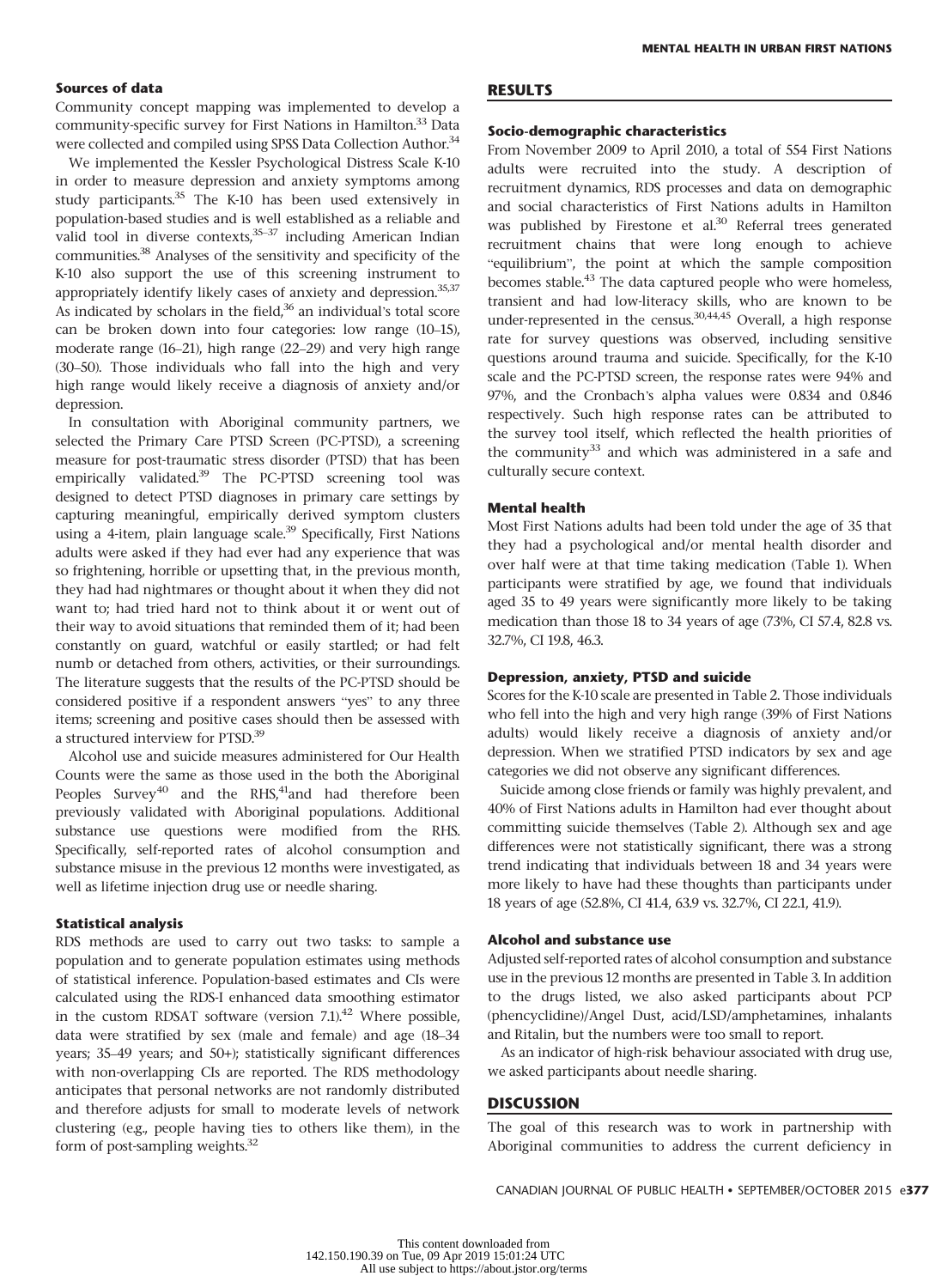<span id="page-4-0"></span>

| Self-rated mental health and characteristics of diagnosed psychological or mental health disorders among First Nations adults<br>Table 1. |                               |                                 |                                  |  |  |
|-------------------------------------------------------------------------------------------------------------------------------------------|-------------------------------|---------------------------------|----------------------------------|--|--|
| <b>Characteristic</b>                                                                                                                     | Male prevalence %<br>(95% CI) | Female prevalence %<br>(95% CI) | Total prevalence %<br>$(95%$ CI) |  |  |
| Rating of mental health compared with others respondent knows:                                                                            |                               |                                 |                                  |  |  |
| Excellent                                                                                                                                 | 20.8 (13.8, 27.8)             | 22.2 (14.3, 31.7)               | 21.4 (16.1, 27)                  |  |  |
| Good                                                                                                                                      | 45.1 (37.3, 53.7)             | 39.0 (30.9, 50.7)               | 42.9 (37.2, 49.9)                |  |  |
| Fair/poor                                                                                                                                 | 34.1 (25.6, 42.7)             | 38.7 (27, 47.2)                 | 35.7 (28.7, 41.8)                |  |  |
| Psychological disorder                                                                                                                    | 39.2 (30.1, 48.6)             | 45.4 (35.6, 55.7)               | 41.7 (35, 48.8)                  |  |  |
| Age of diagnosis, years                                                                                                                   |                               |                                 |                                  |  |  |
| < 18                                                                                                                                      | 22.8(9, 3.25)                 | 37.7 (25.6, 55.4)               | 29.5 (19.5, 38.3)                |  |  |
| $18 - 35$                                                                                                                                 | 43.0 (30.2, 60.7)             | 41.5 (25.5, 59.3)               | 42.6 (32.8, 55.7)                |  |  |
| $>35$                                                                                                                                     | 34.1 (20.3, 50.5)             | 20.9(9, 27.8)                   | 27.9 (17.7, 37.2)                |  |  |
| Taking medication for psychological disorder                                                                                              | 58.2 (43.5, 70.4)             | 50.4 (36.4, 66.2)               | 55.1 (44.5, 64.9)                |  |  |
| Receiving treatment                                                                                                                       | 17.8 (9.3, 28.8)              | 21.9 (12.4, 28.8)               | 21.9 (12.4, 28.8)                |  |  |
| Psychological disorder has limited activity                                                                                               | 49.8 (33.3, 62.9)             | 52.1 (38.5, 66.8)               | 50.9 (40.2, 60.5)                |  |  |
| Experienced discrimination because of an emotional or mental health                                                                       | 7.9(4.6, 13)                  | 16.1(8.9, 23.5)                 | 11.3(7.6, 15.7)                  |  |  |
| problem                                                                                                                                   |                               |                                 |                                  |  |  |
| Discrimination prevented or delayed receiving health care for the                                                                         | 48.6 (18.6, 70.3)             | 36.7 (16.9, 62.2)               | 41.8 (24.9, 60)                  |  |  |
| problem                                                                                                                                   |                               |                                 |                                  |  |  |
| $Cl =$ confidence interval.                                                                                                               |                               |                                 |                                  |  |  |

Table 2. Depression and anxiety, post-traumatic stress disorder and suicide among First Nations adults

| <b>Disorder</b>                                 | <b>Male</b>       | <b>Female</b>     | Total             |
|-------------------------------------------------|-------------------|-------------------|-------------------|
| Psychological Distress Scale (K-10)             |                   |                   |                   |
| Low                                             | 30.7(22, 38.6)    | 31.0 (21.3, 40.5) | 30.7(24, 36.8)    |
| Moderate                                        | 34.8 (26.5, 43.8) | 23.9 (17.1, 34.2) | 30.3 (25.2, 37.7) |
| High                                            | 21.4 (13.9, 29)   | 26.5 (17.4, 36.9) | 23.7 (17.8, 30)   |
| Very High                                       | 13.1 (8.2, 20.1)  | 18.5 (9.4, 25.9)  | 15.3(10.1, 19.7)  |
| Post-traumatic stress disorder                  |                   |                   |                   |
| Nightmares                                      | 33.2 (24.9, 40.9) | 37.6 (27.5, 45.5) | 34.8 (28, 40.1)   |
| Avoided trauma                                  | 41.2 (32.1, 49.7) | 46.1 (34.8, 55.6) | 43.2 (36, 49.4)   |
| Startled by trauma                              | 39.8 (30.7, 48)   | 43.7 (32.9, 52.7) | 41.2 (34, 47.3)   |
| Detached/numb from others or surroundings       | 31.4 (23.6, 40.7) | 44.0 (32.7, 54.1) | 36.2 (29.3, 43.5) |
| "Yes" to three or more of the above             | 33.0 (24.4, 41.6) | 35.9 (25.3, 45)   | 34.0 (27.2, 40.1) |
| Suicide                                         |                   |                   |                   |
| Close friend or family member committed suicide | 43.1 (33.3, 51.6) | 42.4 (30.1, 50.8) | 42.9 (34.9, 48.6) |
| Self-harm on purpose                            | 24.9 (16.6, 33)   | 34.2 (23.8, 44)   | 28.7 (22.1, 34.7) |
| Thought about suicide                           | 36.9 (29.1, 46)   | 46.6 (36.3, 57.3) | 40.8 (34.5, 47.9) |
| Attempted suicide                               | 49.9 (33.2, 63.6) | 52.3 (36.9, 67.9) | 51.0 (39.9, 61.4) |
|                                                 |                   |                   |                   |

| Table 3.<br>Substance use and related harms among First Nations adults |                   |                          |                   |  |  |
|------------------------------------------------------------------------|-------------------|--------------------------|-------------------|--|--|
| <b>Characteristic</b>                                                  | Male % (95% CI)   | <b>Female % (95% CI)</b> | Total % (95% CI)  |  |  |
| 5 or more alcoholic drinks on one occasion                             |                   |                          |                   |  |  |
| in the previous 12 months:<br>Never                                    | 24.2 (16, 31.6)   | 29.6 (21.7, 39.8)        | 26.1 (20.2, 32.1) |  |  |
| Once per month                                                         | 16.6 (11.5, 23.9) | 20.8 (12.8, 27.8)        | 18.5 (13.8, 23.5) |  |  |
| More than once per month                                               | 16.6(9.4, 23.6)   | 11.3(6.9, 19.4)          | 14.4 (10.2, 20.1) |  |  |
| 2-3 times per month                                                    | 15.5 (10.3, 23)   | 20.5 (11.7, 29.4)        | 17.5 (12.8, 23.2) |  |  |
| Once per week                                                          | 7.8(3.7, 11.2)    | 5.5(2.2, 10)             | 6.9(3.9, 9.6)     |  |  |
| More than once per week                                                | 19.4 (12.6, 27)   | 12.3(5.1, 18.8)          | 16.6(11.2, 21.7)  |  |  |
| Use of drugs in the previous 12 months                                 |                   |                          |                   |  |  |
| Marijuana                                                              | 57.0 (47.5, 65.7) | 40.9 (30.3, 49)          | 50.4 (43, 56.9)   |  |  |
| Cocaine                                                                | 19.1(12.1, 25.2)  | 19.6 (12.2, 28.8)        | 19.2 (14, 24.7)   |  |  |
| Opiate                                                                 | 20.1 (13, 27.3)   | 16.9(10.6, 25.1)         | 18.6 (13.7, 23.9) |  |  |
| Sedative                                                               | 10.6(5.7, 16.8)   | 8.5(3.5, 15.1)           | 9.8(6.2, 14.4)    |  |  |
| Ever used needle to inject drug                                        | 21.0 (14.5, 28.3) | 11.6(5, 19.4)            | 17.2 (12.5, 22.7) |  |  |
| Shared needle with partner                                             | n/a               |                          | 33.4 (17.4, 49.3) |  |  |
| $CI = confidence interval.$                                            |                   |                          |                   |  |  |

health data for Canadian urban Aboriginal peoples by generating a representative sample of First Nations individuals living in an urban setting. Through the successful implementation of RDS, population estimates and 95% CIs were produced for mental health and substance use indicators. Our findings confirm existing community and stakeholder concerns, and highlight the elevated levels of emotional suffering experienced by this population.

Close to 40% of First Nations participants scored in the high or very high range of the K-10 scale and would most likely present symptoms of clinical anxiety and depression.<sup>36</sup> As a comparison, the results from the 2008/10 RHS among on-reserve and mostly non-urban First Nations indicated that 48.9% scored in the low range (0–5), 44.8% scored in the moderate range (6–19) and 6.3% scored in the high range (20 and higher). $41$  Australia's National Aboriginal and Torres Strait Islander Health Survey found that

e378 REVUE CANADIENNE DE SANTÉ PUBLIQUE · VOL. 106, NO. 6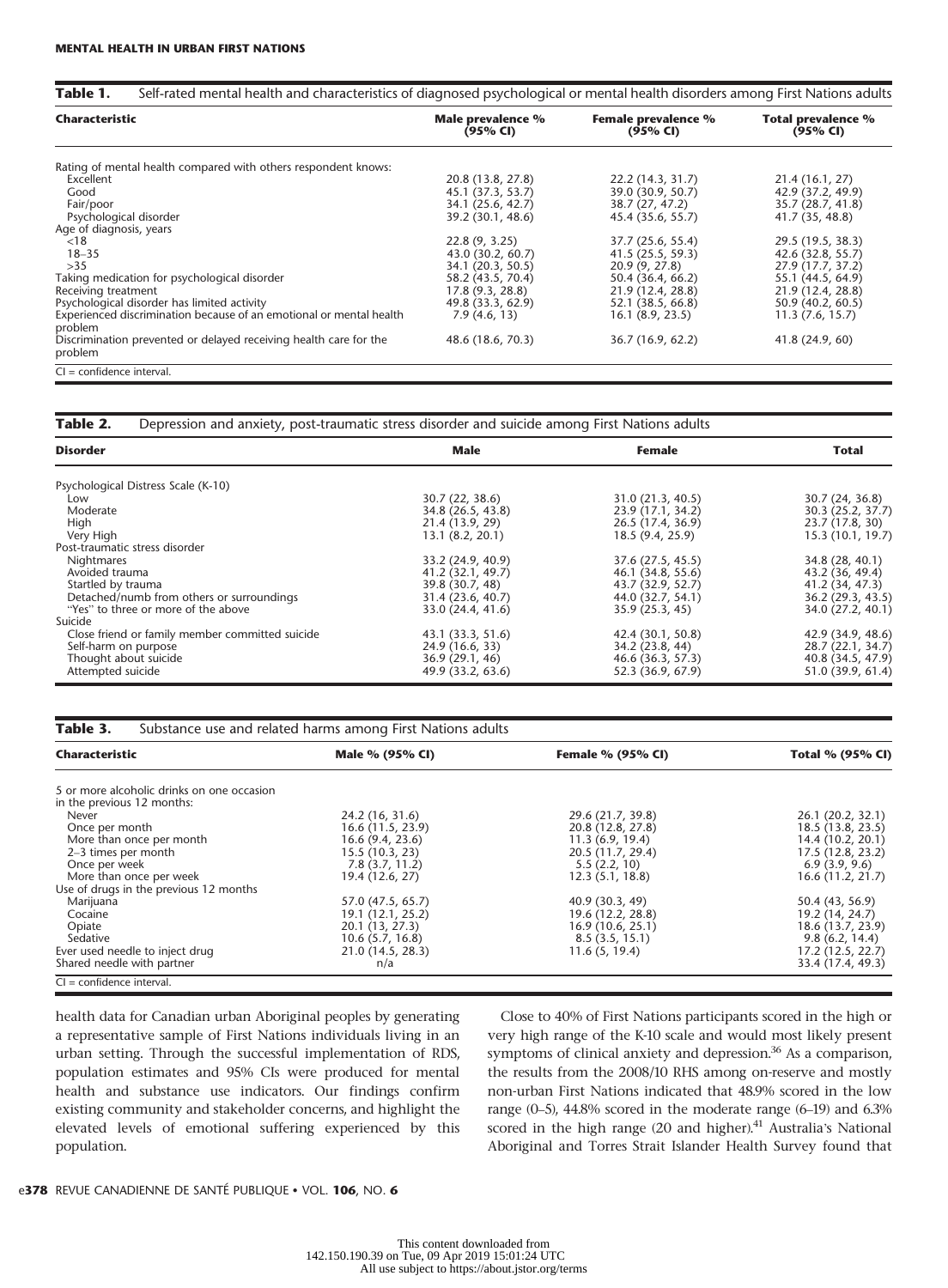scores from a modified K6 showed convergent validity with selfreported mental illness and additional stressors, including racial discrimination, unemployment and separation from family.<sup>46,47</sup> In Canada, a recent report highlights the experiences of racism among urban Indigenous populations, who likely have increased contact with non-Indigenous people with limited understanding of the historical and contemporary socio-economic and political context of the lives of Indigenous people.<sup>48,49</sup> Clearly, there is a need for further exploration around the urban environment and related challenges regarding access to housing, a lack of food security and high levels of poverty and racism, together with their impact on health in urban Aboriginal populations.

Forced assimilation in Canada has had a serious impact on factors such as the identity and mental health of Aboriginal peoples, as well as on the dynamics and overall structure of communities, bands and nations.50,51 It must be recognized that the impacts of historic events and policies on mental health and well-being might have been different for First Nations, Métis and Inuit, the differences manifesting themselves also between communities living on and off-reserve. To date, in Canada, no systemic studies have been conducted in order to generate comparable population-based PTSD screening data or prevalence rates among Aboriginal people.<sup>52</sup> Findings from a telephone survey of close to 3,000 Canadians in 2002 revealed an estimated prevalence rate of lifetime PTSD of 9.2%, with a rate of current  $(1$ -month) PTSD of 2.4%.<sup>53</sup> Because of variations in screening tools, sample size, time frame for symptom duration and other population characteristics, comparison of epidemiological PTSD data is complicated.<sup>53</sup> For First Nations individuals in Hamilton, we observed that over a third of the population had experienced past trauma in their lives that was affecting their everyday wellbeing. As presented elsewhere, PTSD may be linked to residential school attendance, abuse and family violence, family disruption by child protection services and transgenerational trauma related to these and other impacts of colonization.<sup>54,55</sup> There is an urgent need for ongoing screening for PTSD as well as the development and piloting of new screening and assessment tools customized to Indigenous-specific historic and ongoing trauma.

Rates of participants having a close friend or family member who had committed or attempted suicide, had self-harmed on purpose and had expressed suicide ideation were high in the study. Among those who had thought about suicide, 51% had made an attempt. Comparably, for on-reserve First Nations, the results from the 2002 RHS indicated that 30.9% reported having had suicidal thoughts over their lifetime, and 15.8% reported having attempted suicide at least once in their lifetime.<sup>11</sup> Issues surrounding suicide have been identified as a top health problem for Aboriginal people living in cities, and they continue to be inadequately addressed.<sup>56</sup> We also know that the overwhelming majority of Aboriginal suicide victims suffer from mental health disorders, and yet there are few agencies that offer a continuum of mental health care designed specifically for delivery to urban Aboriginal populations. It is anticipated that the data gathered through this research will corroborate and attest to the need to sustain and enhance existing services and programs aimed at suicide prevention in urban Aboriginal settings.<sup>57</sup>

There is growing recognition of the co-occurrence of substance use and mental health disorders in non-Aboriginal and Aboriginal populations. However, there is a large knowledge and service gap for the treatment of concurrent disorders in this context and an even greater dearth of evidence for Aboriginal populations. The findings presented here are preliminary and descriptive; however, drug use and associated high risk behaviours among First Nations individuals may reflect mechanisms by which people are managing their poverty, stress and mental health issues. More in-depth analysis in the future will help to build our understanding of these issues, including initiation into drug use, acquisition of different types of drugs, binge drug use, and risks and exposure to blood-borne and sexually transmitted infections.

It is important to recognize that in the face of emotional suffering, First Nations adults also reported good levels of selfrated health, felt in balance in the physical, mental, emotional and spiritual aspects of self, and exhibited a strong sense of cultural identity.<sup>29</sup> Resilience and concepts such as enculturation have been explored as protective factors against substance use, suicide ideation and suicide attempts, depressive symptoms and chronic PTSD in indigenous settings.15,58 Our findings speak to the importance of culture-based coping mechanisms and health services for Aboriginal people.

There were some limitations to this study. First, RDS cannot guarantee a random sample of network members, meaning that there was room for bias with the sampling methodology. Given multiple assumptions in the sampling process, RDS estimates are likely to exhibit error; however, there have been few robust evaluations of RDS to quantify this.<sup>59</sup> There is an active literature on estimation using RDS data, $60$  and there is debate regarding the true design effects in RDS surveys.<sup>61</sup> Existing multivariable regression analyses using RDS samples have not suitably addressed the co-relation between observations and the unequal sampling probabilities inherent in RDS, therefore we are reporting prevalence estimates for which methods are better established. While there may have been some limitations with self-reporting, particularly around experiences and behaviours that are stigmatizing or too painful to recall, all interviews were conducted by members of the community in a safe and neutral place, and interviewers provided continued assurance of confidentiality.

Our findings clearly indicate disproportionately high levels of anxiety and depression, experiences of trauma, self-harm, and suicide ideation and attempts in an urban First Nations population in Hamilton. Additionally, the results highlight problematic drug use and related high-risk behaviour, as well as challenges to linking individuals to appropriate and accessible support for these issues. As expressed by key Aboriginal stakeholders and community members in Hamilton at our final dissemination and gathering, these findings are not new or surprising for the First Nations community, $56$  However, by generating population-based health information where little previously existed and strengthening community and organizational partnerships and capacity, communities can be even more effective in driving change in policy and programming that will address health inequities faced by their people. For example, the results have supplemented the Department of Housing and Homelessness Report on the

CANADIAN JOURNAL OF PUBLIC HEALTH . SEPTEMBER/OCTOBER 2015 e379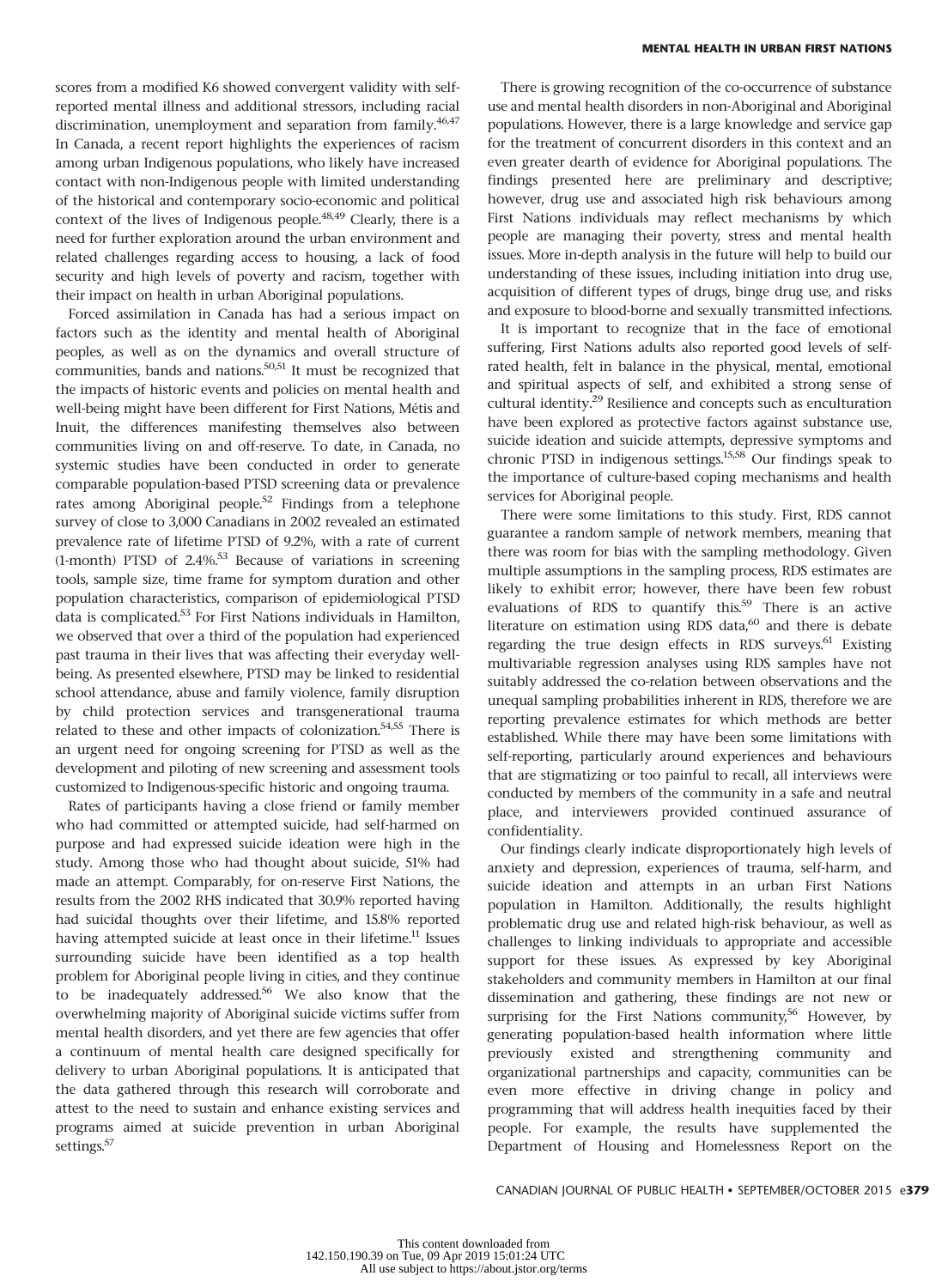#### MENTAL HEALTH IN URBAN FIRST NATIONS

Evaluation and Recommendations of the Homelessness Partnering Strategy in Hamilton,<sup>62</sup> and the research will support the development of RDS as a tool to effectively recruit a larger cohort for longitudinal research involving Aboriginal families in Ontario.

#### **REFERENCES**

- 1. Loppie Reading C, Wien F. Health Inequalities and Social Determinants of Aboriginal Peoples' Health. National Collaborating Centre for Aboriginal Health,Prince George, BC, 2009.
- National Collaborating Centre for Aboriginal Health (NCCAH). An Overview of Aboriginal Health in Canada. Prince George, BC: Author, 2013.
- Health Canada. A Statistical Profile on the Health of First Nations in Canada. Ottawa, ON: Author, 2002.
- 4. Indian and Northern Affairs Canada. Report of the Royal Commission on Aboriginal Peoples (RCAP). Ottawa: Author, 1996.
- Statistics Canada. Aboriginal Peoples in Canada in 2006: Inuit, Métis and First Nations, 2006 Census. Ottawa: Ministry of Industry, 2008.
- 6. Garner R, Carrière G, Sanmartin C, Longitudinal Health and Administrative Data Research Team. The Health of First Nations Living Off -Reserve, Inuit, and Métis Adults in Canada: The Impact of Socio-economic Status on Inequalities in Health. Ottawa: Statistics Canada, Health Analysis Division, 2010. Report No: 82-622-X.
- Kirmayer LJ, Brass GM, Tait CL. The mental health of aboriginal peoples: Transformations of identity and community. Can J Psychiatry 2000;45:607– 16. PMID: 11056823.
- 8. Smylie J, Anderson I, Ratima M, Crengle S, Anderson M. Who is measuring and why? Indigenous health performance measurement systems in Canada, Australia, and New Zealand. Lancet 2006;367:2029–31. doi: [10.1016/](http://dx.doi.org/10.1016/S0140-6736(06)68893-4) [S0140-6736\(06\)68893-4](http://dx.doi.org/10.1016/S0140-6736(06)68893-4).
- 9. Kirmayer LJ, Tait CL, Simpson C. The mental health of aboriginal peoples in Canada: Transformations of identity and community. In: Kirmayer LJ, Valaskakis G (Eds.), Healing Traditions: The Mental Health of Aboriginal Peoples in Canada.Vancouver, BC: UBC Press, 2009, 3–35.
- 10. Dumont J. First Nations Regional Longitudinal Health Survey (RHS): Cultural Framework. Ottawa: The First Nations Information Governance Centre, 2005.
- 11. Assembly of First Nations. First Nations Regional Longitudinal Health Survey (RHS) 2002/03: Results for Adult, Youth and Children Living in First Nations Communities. Ottawa, ON, 2007.
- 12. Tjepkema M. The Health of the Off-reserve Aboriginal Population. Supplement to Health Reports, vol. 13. Statistics Canada, 2002.
- 13. Statistics Canada. Canadian Community Health Survey. Ottawa: Author, 2007. 14. Chandler MJ, Lalonde C. Cultural continuity as a hedge against suicide in Canada's First Nations. Transcult Psychiatry 1998;35(2):191–219. doi: [10.1177/](http://dx.doi.org/10.1177/136346159803500202) [136346159803500202.](http://dx.doi.org/10.1177/136346159803500202)
- 15. Chandler MJ, Lalonde C. Cultural continuity as a moderator of suicide risk among Canada's First Nations. In: Kirmayer LJ, Valaskakis G (Eds.), Healing Traditions: The Mental Health of Aboriginal Peoples in Canada. Vancouver: UBC Press, 2009, 221–48.
- 16. Aboriginal Healing Foundation. Suicide Among Aboriginal People in Canada. Ottawa: Author, 2007.
- 17. Health Canada. Unintentional and Intentional Injury Profile for Aboriginal People in Canada 1990-1999. Ottawa: Minister of Public Works and Government Services Canada, 2001.
- 18. Fraser Health Authority. Fraser Region Aboriginal Youth Suicide Prevention Collaborative: Suicide Prevention, Intervention and Postvention Initiative, 2010.
- 19. Estey MA, Smylie J, Macaulay AC. Aboriginal Knowledge Translation: Understanding and Respecting the Distinct Needs of Aboriginal Communities in Research. Ottawa: Canadian Institutes of Health Research, 2009.
- 20. Vukic A, Rudderham S, Misener-Martin R. A community partnership to explore gaps in mental health services in First Nations communities in Nova Scotia. Can J Public Health 2009;100(6):432–35. PMID: 20209736.
- 21. Smye V, Mussell B. Aboriginal Mental Health: What Works Best. Vancouver: Mental Health Evaluation and Community Consultation Unit, UBC, 2001.
- 22. Abdul-Quader A, Heckathorn D, Sabin K, Saidel T. Implementation and analysis of respondent driven sampling: Lessons from the field. J Urban Health 2006;83(1):1–5. doi: [10.1007/s11524-006-9108-8](http://dx.doi.org/10.1007/s11524-006-9108-8).
- 23. Heckathorn D. Respondent-driven sampling II: Deriving valid population estimates from chain referral samples of hidden populations. Soc Probl 2002;49(1):11–34. doi: [10.1525/sp.2002.49.1.11.](http://dx.doi.org/10.1525/sp.2002.49.1.11)
- 24. Heckathorn D, Seeman S, Broadhead R, Hugues J. Extensions of respondent driven sampling: A new approach to the study of injection drug users aged 18–25. AIDS Behav 2002;6(1):55–67. doi: [10.1023/A:1014528612685](http://dx.doi.org/10.1023/A:1014528612685).
- 25. Canadian Institutes of Health Research. CIHR Guidelines for Health Research Involving Aboriginal People. Ottawa: Author, 2007.
- 26. Ball J, Janyst P. Enacting research ethics partnerships with Indigenous communities and Canada: "Do it in a good way". J EmpirRes Hum Res Ethics 2008;3(2):33–51. PMID: 19385744. doi: [10.1525/jer.2008.3.2.33.](http://dx.doi.org/10.1525/jer.2008.3.2.33)
- 27. First Nations Centre. First Nations Conceptual Frameworks and Applied Models on Ethics, Privacy, and Consent in Health Research and Information. Ottawa: National Aboriginal Health Organization, 2006.
- 28. Ontario Federation of Indian Friendship Centres. USAI Utility Self-Voicing Access Inter-relationality Reserach Framework,Toronto, ON, 2012.
- 29. Smylie J, Firestone M, Cochran L, Prince C, Maracle S, Morley M, et al. Our Health Counts – Urban Aboriginal Health Database Research Project: Community Report, Toronto, ON, 2011.
- 30. Firestone M, Smylie J, Maracle S, Spiller M, De dwa da dehs ney>s Aboriginal Health Access Centre, O'Campo P. Unmasking health determinants and health outcomes for urban First Nations using respondent driven sampling. BMJ Open 2014;4:e004978. doi: [10.1136/bmjopen-2014-004978](http://dx.doi.org/10.1136/bmjopen-2014-004978).
- 31. Statistics Canada. Hamilton, Ontario (Code3525005) (table). 2006 Community Profiles. 2006 Census. Ottawa: Author, 2007. Report No.: Catalogue no. 92- 591-XWE.
- 32. Salganik MJ. Variance estimation, design effects, and sample size calculations for respondent-driven sampling. J Urban Health 2006;83(6 Suppl)):98–112. PMID: 16937083.
- 33. Firestone M, Smylie J, Maracle S, Siedule C, O'Campo P. Concept mapping: Application of a community-based methodology in three urban Aboriginal populations. Am Indian Cult Res J 2014;38(4):85–104. doi: [10.](http://dx.doi.org/10.17953/aicr.38.4.571154up25876h72) [17953/aicr.38.4.571154up25876h72](http://dx.doi.org/10.17953/aicr.38.4.571154up25876h72).
- 34. IBM® SPSS® Data Collection Author [computer program]. Version 6.0.1. Chicago, IL: SPSS Inc., 2000.
- 35. Kessler RC, Andrew G, Colpe LJ, Hiripi E, Mroczek DK, Normand SL, et al. Short screening scales to monitor population prevalences and trends in non-specific psychological distress. Psychol Med 2002;32:959–76. PMID: 12214795.
- 36. Andrews G, Slade T. Interpreting scores on the Kessler Psychological Distress Scale. Aust N Z J Public Health 2001;25(6):494-97. PMID: 11824981.
- 37. Slade T, Grove R, Burgess P. Kessler Psychological Distress Scale: Normative data from the 2007 Australian National Survey of Mental Health and Wellbeing. Aust N Z J Psychiatry 2011;45(4):308–16. PMID: 21332432. doi: [10.](http://dx.doi.org/10.3109/00048674.2010.543653) [3109/00048674.2010.543653.](http://dx.doi.org/10.3109/00048674.2010.543653)
- 38. Mitchell C, Beals J. The utility of the Kessler Screening Scale for Psychological Distress (K6) in two American Indian communities. Psychol Assess 2011; 23(3):752–61. PMID: 21534694. doi: [10.1037/a0023288](http://dx.doi.org/10.1037/a0023288).
- 39. Prins A, Ouimette P, Kimerling R, Camerond RP, Hugelshofer DS, Shaw-Hegwer J. The primary care PTSD screen (PC-PTSD): Development and operating characteristics. Prim Care Psychiatry 2003;9(1):9–14. doi: [10.1185/](http://dx.doi.org/10.1185/135525703125002360) [135525703125002360.](http://dx.doi.org/10.1185/135525703125002360)
- 40. Statistics Canada. Aboriginal Peoples Survey 2006: Adults, Children and Youth. Ottawa: Author, 2006.
- 41. The First Nations Information Governance Centre. First Nations Regional Health Survey (RHS) Phase 2 (2008/10) National Report on theAdult, Youth and Children Living in First Nations Communities. Ottawa: Author, 2012.
- 42. Respondent-Driven Sampling Analysis Tool (RDSAT) Version 7.1 [computer program]. Ithaca, NY: Cornell University, 2007.
- 43. Wejnert C. An empirical test of respondent-driven sampling: Point estimates, variance, degree measures, and out-of-equilibrium data. Soc Methodol 2009; 39(1):73–116. doi: [10.1111/j.1467-9531.2009.01216.x](http://dx.doi.org/10.1111/j.1467-9531.2009.01216.x).
- 44. Anderson M, Smylie J. Performance measurement systems in Canada: How well do they perform in First Nations, Inuit and Métis contexts? Pimatisiwin 2009;7(1):99–115. PMID: 23450984.
- 45. Smylie J, Anderson M. Understanding the health of Indigenous peoples in Canada: Key methodologic and conceptual challenges. Can Med Assoc J 2006;175(6):602–5. doi: [10.1503/cmaj.060940.](http://dx.doi.org/10.1503/cmaj.060940)
- 46. Stolk Y, Kaplan I, Szwarc J. Clinical use of the Kessler Psychological Distress Scales with culturally diverse groups. Int J Methods in Psychiatric Res 2014;23(2):161–83. PMID: 24733815. doi: [10.1002/mpr.1426.](http://dx.doi.org/10.1002/mpr.1426)
- 47. Cunningham J, Paradies Y. Sociodemographic factors and psychological distress in Indigenous and non-Indigenous Australian adults aged 18–64 years: Analysis of national survey data. BMC Public Health 2012;12(95):1-15. PMID: 22296820. doi: [10.1186/1471-2458-12-95.](http://dx.doi.org/10.1186/1471-2458-12-95)
- 48. Environics Institute. Urban Aboriginal Peoples Study Main Report. Toronto: Author, 2010.
- 49. The First Nations Information Governance Centre. First Nations Regional Health Survey (RHS) Phase 2 (2008/10) National Report on the Adult, Youth and Children Living in First Nations Communities. Ottawa: Author, 2012.
- 50. Battiste M. Introduction: Unfolding the lessons of colonization. In: Battiste M (Ed.), Reclaiming Indigenous Voice and Vision. Vancouver: UBC Press, 2000, xvi–xxx.
- 51. Waldram JB, Herring AD, Young TK. Aboriginal Health in Canada: Historical, Cultural and Epidemiological Perspectives. Toronto: University of Toronto Press, 2009.
- 52. Bombay A, Matheson K, Anisman H. Intergenerational trauma: Convergence of multiple processes among First Nations peoples in Canada. J Aborig Health 2009;5(3):6–47.
- 53. Van Ameringen M, Mancini C, Patterson B, Boyle MH. Post-traumatic stress disorder in Canada. CNS Neurosci Ther 2008;14(3):171–81. PMID: 18801110. doi: [10.1111/j.1755-5949.2008.00049.x.](http://dx.doi.org/10.1111/j.1755-5949.2008.00049.x)

e380 REVUE CANADIENNE DE SANTÉ PUBLIQUE . VOL. 106, NO. 6